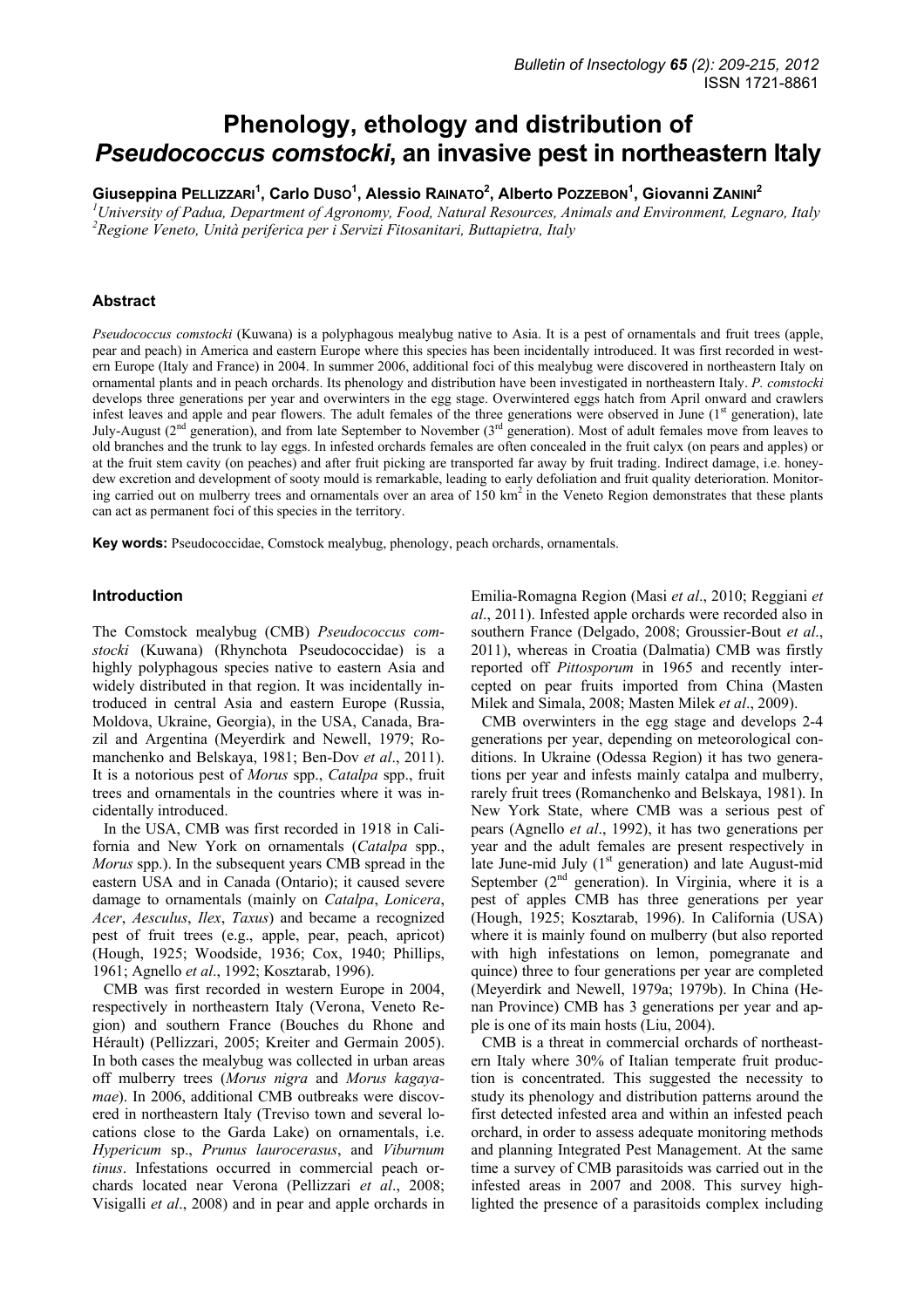| Year |                                  | Date of treatment           |  |  |
|------|----------------------------------|-----------------------------|--|--|
|      | <b>Insecticides</b>              | (day/month)                 |  |  |
|      | 2003 Mineral oil + Fluvalinate   | 18/3                        |  |  |
|      | Acephate                         | 18/4, 22/4                  |  |  |
|      | Imidacloprid                     | 6/5                         |  |  |
|      | Azinfos-methyl                   | 8/5, 19/5                   |  |  |
|      | Methomyl                         | 6/6                         |  |  |
|      | Carbaryl                         | 3/7, 10/7, 19/7, 28/7, 4/8  |  |  |
|      | $2004$ Mineral oil + Fluvalinate | 17/3                        |  |  |
|      | Methomyl                         | 27/4, 18/6, 31/7            |  |  |
|      | Azinfos-methyl                   | 25/5, 18/6, 13/7, 22/7      |  |  |
|      | Etofenprox                       | 5/6                         |  |  |
|      | Deltamethrin                     | 15/7, 30/7, 14/8            |  |  |
|      | Carbaryl                         | 6/8                         |  |  |
|      | $2005$ Mineral oil + Fluvalinate | $\overline{23/3}$           |  |  |
|      | Methomyl                         | 22/4, 17/6                  |  |  |
|      | Azinfos-methyl                   | 6/5, 17/6, 14/7, 22/7       |  |  |
|      | Imidacloprid                     | 26/5                        |  |  |
|      | Lufenuron                        | 18/5                        |  |  |
|      | Carbaryl                         | 11/6, 22/7, 5/8             |  |  |
|      | Triflumuron                      | 2/7, 9/7                    |  |  |
|      | Deltamethrin                     | 11/8                        |  |  |
|      | 2006Mineral oil + Fluvalinate    | 25/3                        |  |  |
|      | Methomyl                         | 20/4                        |  |  |
|      | Chlorpyriphos                    | 3/5, 25/7, 4/8              |  |  |
|      | Imidacloprid                     | 12/5                        |  |  |
|      | Azinfos-methyl                   | 19/7                        |  |  |
|      | Deltamethrin                     | 25/7, 4/8, 14/8             |  |  |
|      | $2007$ Mineral oil + Fluvalinate | 5/3                         |  |  |
|      | Methomyl                         | 28/3, 10/5, 30/5, 12/7      |  |  |
|      | Thiacloprid                      | 14/4                        |  |  |
|      | Azinfos-methyl                   | 30/5, 26/6, 5/7, 12/7       |  |  |
|      | Deltamethrin                     | 16/6, 29/6, 5/7, 19/7, 27/7 |  |  |
|      | Carbaryl                         | 17/6, 12/7                  |  |  |
|      | 2008 Mineral oil + Fluvalinate   | 7/3                         |  |  |
|      | Methomyl                         | 7/4, 4/7                    |  |  |
|      | Deltamethrin                     | 4/7                         |  |  |
|      | Thiacloprid                      | 7/5                         |  |  |
|      | Triflumuron                      | 31/5                        |  |  |

**Table 1.** Insecticides and fungicides used in orchard A in the years 2003-2008.

*Clausenia purpurea* Ishii, an effective CMB parasitoid, *Anagyrus* nr. *pseudococci* (Girault) and *Acerophagus maculipennis* (Mercet) (Hymenoptera Encyrtidae) (Guerrieri and Pellizzari, 2009).

### **Materials and methods**

### Phenology and ethology of *P. comstocki*

The phenology and ethology of *P. comstocki* were studied both in screenhouse and in the field from September 2006 to December 2008. Detailed observations were carried out on artificially infested pot plants in a screenhouse located in the experimental farm of the Agricultural Faculty, University of Padua, Italy (Latitude 45°20'50"N, 11°57'35"E). Two peach trees, two apple trees, one pear tree and one mulberry tree, each about

160 cm high, were infested with masses of *P. comstocki* overwintering eggs, collected in a peach orchard, respectively in November 2006 and November 2007. Observations were carried out every one-two weeks from March to December to assess the pest phenology. Data on  $2<sup>nd</sup>$  and  $3<sup>rd</sup>$  instar nymphs were assembled due to the difficulty to separate these instars by visual observation. Data on temperature and rainfall were provided by the local weather station.

Monthly observations were carried out in a highly infested peach and nectarine orchard (orchard A) located at Alpo di Villafranca (Verona district, 45°23'28.59"N, 10°55'56.98"E). Orchard A consisted of 2.5 ha with about 1500 trees/ha planted in 1993; it had a permanent natural cover and was surrounded by a kiwifruit orchard on the northern side, a meadow on the western side and other peach orchards on the remaining sides. It was managed according to conventional cultivation practices. The list of pesticides (fungicides and insecticides) used in the orchard from 2004 till 2008 is reported in table 1.

## Distribution patterns of CMB in the study area and in the orchard A

A survey was carried out in the area surrounding the first recognised CMB focus (orchard A) from early June to late August 2008 to assess the distribution pattern of the pest in this fruit growing area. Sampling plots each of 2.5  $\times$  2.5 km were outlined using Google Earth<sup>®</sup>, forming a  $10 \times 15$  km regular sampling grid of 30 plots, totalling 150 km2 . Inside each plot, monitoring focused mainly on mulberry trees, because of their broad distribution in the countryside and their suitability for CMB; ornamentals (e.g. *Viburnum tinus*, *Prunus laurocerasus*) were monitored when mulberry or peach trees were absent or rare within a plot. Sampling was carried out on six-seven plants/plot. Additional records outside the sampling grid came from inspections performed by the Quarantine Regional Service till 2011. All the specimens were slide mounted and then identified at the compound microscope following the keys of Williams and Granara de Willink (1992) and Kosztarab (1996).

The spatial distribution of CMB in orchard A was assessed in summer 2008 by visual monitoring of one linear meter of branches on each plant of the orchard and assessing the infestation level according to three infestation classes, where: 0 when no mealybug was observed; 1 to moderately infested plants (1-50 individuals/m); 2 to highly infested plants (> 50 individuals/m). Data were analyzed using Spatial Analysis by Distance IndicEs (SADIE) to map the spatial distribution patterns of *P. comstocki* observed on plants. For each plant we assessed the local contribution to a cluster, that is an area characterized by either plants relatively with high infestation (i.e. a patch) or plants with a relatively low or no infestation (i.e. a gap) close to one another. Tests of non-randomness based on the overall index of aggregation  $(I_a)$  and on the average indices of patchiness  $(\bar{v}_i)$ and gap  $(\bar{v}_j)$  were performed  $(\alpha = 0.05)$  (Perry *et al.*, 1999). When the overall index of aggregation  $(I_a)$  values is equal to 1 indicate random distribution, while  $I_a > 1$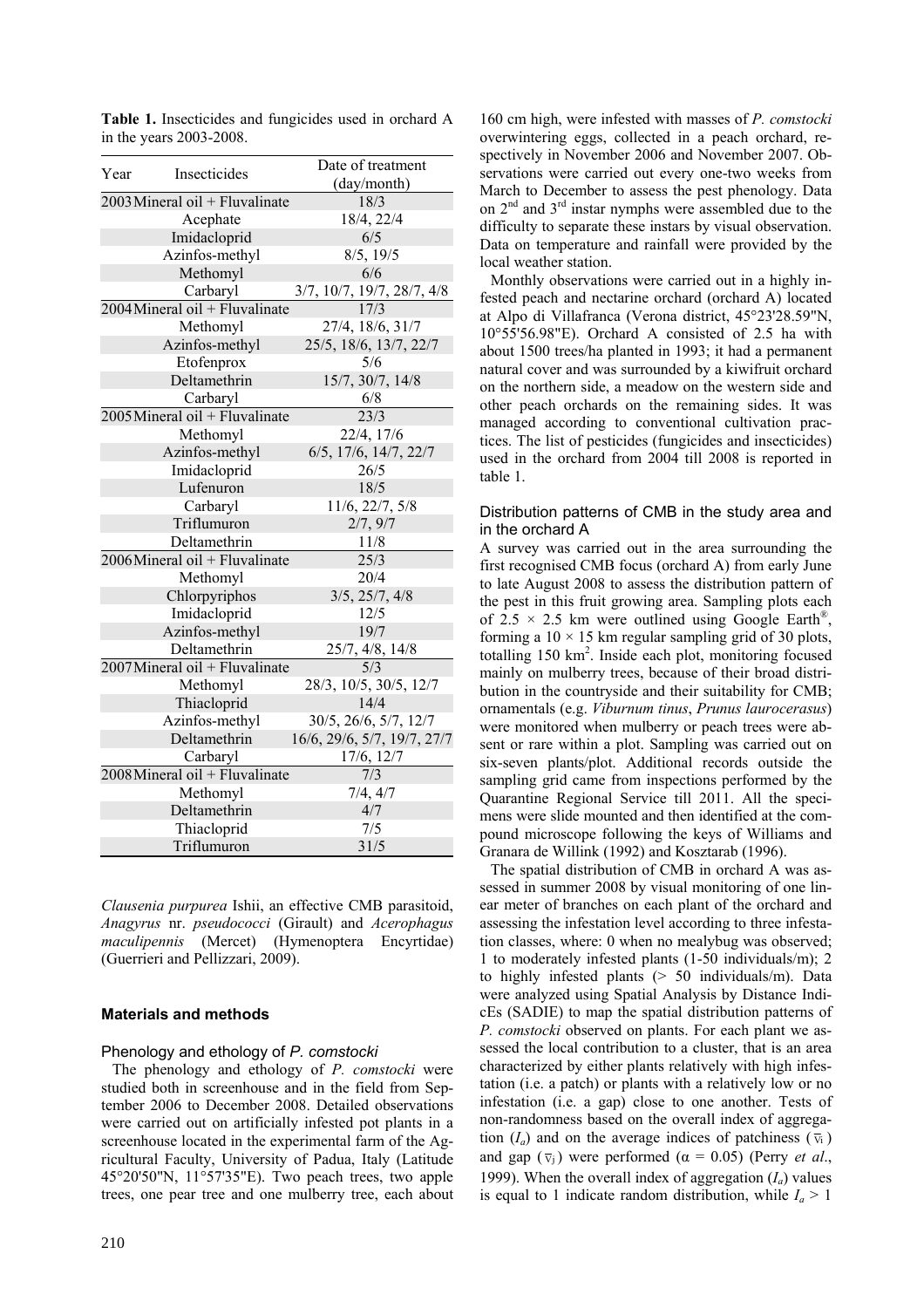indicates aggregation into clusters (Perry, 1995). The average indices of patchiness ( $\overline{v}_i$ ) and gap ( $\overline{v}_i$ ) provide further information on spatial pattern detecting the presence of clustering into gaps and into patch in the spatial pattern arrangement (Perry *et al*., 1999). Using kriging with SURFER (Golden Software Inc., CO), indices of local aggregation  $(v_i; v_j)$  were mapped in a two-dimensional map showing their distribution in the orchard.

# **Results**

#### Phenology of *P. comstocki* in screenhouse

The absolute minimum temperatures in winter reached −3 °C in February 2007, and −5.4 °C in February 2008. Apparently they did not affect the overwintering egg masses.

Spring temperatures in the two experimental seasons differed greatly. The average of maximum temperatures in April 2007 was rather high, 22.3 °C, whereas it was only 17 °C in April 2008; moreover, the monthly average of minimum temperatures in April 2007 was 9.6 °C, whereas it was 7.7 °C in April 2008 (table 2).

In 2007 overwintering egg hatching started on April 9<sup>th</sup> and ended by April  $30<sup>th</sup>$ ; crawlers settled on young leaf undersides and to a lesser extent on apple trees flower buds. By the end of May the population consisted of 2<sup>nd</sup> and 3rd instars. Female nymphs were recorded on leaves until the beginning of June when first adult females were noticed. After fertilization they secreted a white waxy egg-sac. Egg-laying lasted from mid-June to mid-July. Egg hatching of the second brood occurred from early

July onward and adult females of this generation appeared by late July. Egg-laying started on August  $10<sup>th</sup>$ and was prolonged for about one month. The first crawlers of the  $3<sup>rd</sup>$  generation were noticed in late August and the first adult females in the first half of October. By mid-November the population consisted mostly of reproductive females, with rare  $3<sup>rd</sup>$  instars nymphs. Egglaying lasted from mid-October to early December. The  $3<sup>rd</sup>$  generation eggs overwintered. Rare nymphs or adult females were also recorded during winter (figure 1).

In 2008, egg hatching started on April  $28<sup>th</sup>$  and lasted a week; the last settled  $1<sup>st</sup>$  instars were noticed in early June, whereas on mid-June the nymph population consisted mostly of 3<sup>rd</sup> instars. The first adult females were observed in middle June, whereas in late June the whole population consisted of adult females. Egg-laying lasted from late June to mid-July. Egg hatched in July and the 1<sup>st</sup> instars were observed until late July. The first adult females of  $2<sup>nd</sup>$  generation were observed from early August onward. They laid eggs from mid-August to mid-September. Crawlers occurred from late August to early October. The first adult females of  $3<sup>rd</sup>$  generation were observed in early October, whereas egg-laying lasted from mid-October to mid-November. Some rare nymphs and egg-laying females were still alive in December (figure 1).

Observations carried out in orchard A confirmed this trend. The adult females were recorded respectively in June-July  $(1^{st}$  generation), in August-September  $(2^{nd}$ generation), from October onward  $(3<sup>rd</sup>$  generation). According to these data, in the Veneto Region, CMB completes three distinct generations per year (figure 1).

| Month     | Year $2007$ |       | Year $2008$ |       |       |           |
|-----------|-------------|-------|-------------|-------|-------|-----------|
|           | T min       | T max | Average T   | T min | T max | Average T |
| January   | 2.6         | 9     | 5.6         | 1.6   | 8.5   | 4.7       |
| February  | 3           | 11.5  | 6.9         | 0.7   | 9.8   | 4.9       |
| March     | 5.6         | 15.3  | 10.4        | 4.1   | 12.9  | 8.2       |
| April     | 9.6         | 22.3  | 16.1        | 7.7   | 17.1  | 12.5      |
| May       | 13.8        | 24.5  | 19.1        | 12.9  | 22.6  | 18        |
| June      | 16.5        | 27.1  | 22.1        | 16.2  | 26    | 21.1      |
| July      | 16.2        | 30.5  | 23.7        | 18.3  | 29.6  | 23.9      |
| August    | 16.1        | 27.7  | 21.9        | 17.7  | 29.3  | 23.4      |
| September | 11.9        | 23.3  | 17.4        | 13.3  | 23.5  | 18        |
| October   | 8.9         | 18.5  | 13.3        | 10    | 20.5  | 14.6      |
| November  | 3.3         | 12.4  | 7.5         | 5.9   | 12.4  | 8.8       |
| December  | $-0.2$      | 7.7   | 3.2         | 2     | 7.6   | 4.7       |

**Table 2.** Monthly average of minimum, maximum and medium temperatures during 2007 and 2008.



**Figure 1.** Phenology of *P.comstocki* in the years 2007 (grey line) and 2008 (black line). The dotted lines indicate that rare females were observed till December.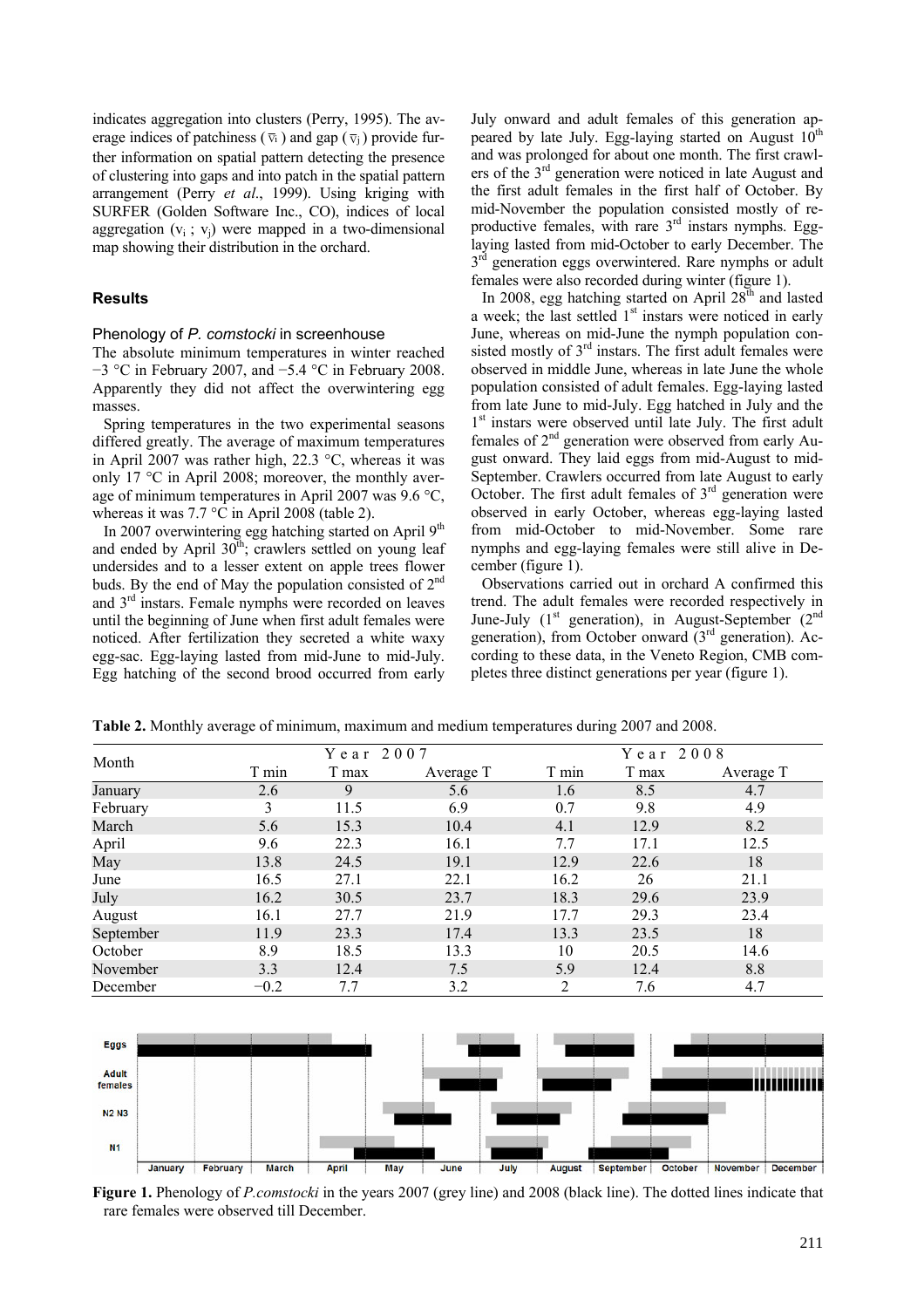## Ethology of *P. comstocki*

CMB crawlers colonize the leaf lower surface, mainly localized near the main veins. Female nymphs feed and moult on leaves, whereas  $2<sup>nd</sup>$  instar male nymphs mostly move from leaves searching for hiding places where they secrete a cocoon and complete their development. Adult males have a very short life span and thus they are rarely encountered in the field. CMB 3<sup>rd</sup> instar nymphs and mostly adult females demonstrate a clear tendency to move towards branches and trunk searching for sheltered places to lay eggs. Females often congregate on pruning scars and nodes of branches, into crevices, under the bark where they produce a white waxy egg-sac. When high infestations take place, masses of white egg-sacs are clearly visible on trunks and old branches. Moreover, adult females may fall from leaves to ground, and this behaviour allows their passive dispersal. Many egg-sacs have been detected on dried leaves fallen on the ground. On young trees or shrubs with smooth bark, females move to the ground. Search-

ing for sheltered places the females infest fruits, localizing in the stem end of peaches and in the calyx cavity on apples. The tendency to move from leaves to trunks, branches, fruits or other protected places increases in the  $2<sup>nd</sup>$  and  $3<sup>rd</sup>$  generation adult females with respect to the  $1<sup>st</sup>$  generation adult females.

In orchard A, infested ripe nectarines, with  $3<sup>rd</sup>$  instars and adult females concealed in the stem end, are picked up by the end of July-early August, whereas peaches are picked up about a month later. Adult females were observed while actively moving from the picked fruits to the walls of the plastic fruit-bins ready for consignment. This way the CMB can be easily transported far away with trading.

CMB is strongly attended by ants that protect it from natural enemies and spread mealybugs around. In orchard A ants were observed while transporting mealybugs from branches to the crown zone of the trunk, at ground level, where surface roots radiate out from the tree trunk, and a protective soil nest is built all around the infested roots.

**Table 3.** CMB host plants and locations in the Veneto Region. An asterisk marks the new CMB host plants recorded during the survey.

| Host plants    |                           | Location                | District | Year                   |
|----------------|---------------------------|-------------------------|----------|------------------------|
| Anacardiaceae  | Cotinus sp.*              | Treviso                 | Treviso  | 2008                   |
| Araliaceae     | Hedera helix*             | Treviso                 | Treviso  | 2008                   |
| Berberidaceae  | Mahonia aquifolium*       | Treviso                 | Treviso  | 2008                   |
| Betulaceae     | Carpinus betulus*         | Treviso                 | Treviso  | 2008                   |
| Bignoniaceae   | Catalpa bignonioides      | Castelnuovo del Garda   | Verona   | 2007                   |
| Caprifoliaceae | Viburnum tinus            | Treviso                 | Treviso  | 2006, 2008             |
|                |                           | S. Martino Buon Albergo | Verona   | 2007                   |
|                |                           | Ca di David             | Verona   | 2008                   |
|                |                           | Verona                  | Verona   | 2008                   |
| Elaeagnaceae   | Elaeagnus sp.*            | Treviso                 | Treviso  | 2008                   |
| Hypericaceae   | Hypericum calycinum*      | Castelnuovo del Garda   | Verona   | 2006                   |
| Moraceae       | Morus alba                | Verona                  | Verona   | 2004                   |
|                |                           | Dossobuono              | Verona   | 2008                   |
| Moraceae       | Morus nigra               | Dossobuono              | Verona   | 2008, 2009             |
|                |                           | Rizza                   | Verona   | 2008                   |
|                |                           | Castel d'Azzano         | Verona   | 2008                   |
|                |                           | Alpo, Ca di David       | Verona   | 2008                   |
|                |                           | Marchesino Bovo         | Verona   | 2008                   |
|                |                           | Verona                  | Verona   | 2008                   |
|                |                           | Paese                   | Treviso  | 2011                   |
| Moraceae       | Morus pendula             | Castelnuovo del Garda   | Verona   | 2009                   |
| Pittosporaceae | Pittosporum tobira        | Treviso                 | Treviso  | 2008                   |
| Rosaceae       | Cotoneaster horizontalis* | Treviso                 | Treviso  | 2008                   |
| Rosaceae       | Malus communis            | Legnaro                 | Padova   | 2007, 2008, 2011       |
|                |                           | Ronco all'Adige         | Verona   | 2012                   |
|                | Prunus persica            | Alpo di Villafranca     | Verona   | 2006, 2007, 2008, 2009 |
|                |                           | Dossobuono              | Verona   | 2007, 2008, 2009       |
| Rosaceae       |                           | Lugagnano-Sona          | Verona   | 2008                   |
|                |                           | Verona-Dieci Bine       | Verona   | 2008                   |
|                |                           | Buttapietra             | Verona   | 2008                   |
|                |                           | Treviso                 | Treviso  | 2010                   |
| Rosaceae       | Prunus laurocerasus*      | Treviso                 | Treviso  | 2006, 2008             |
|                |                           | Villafranca             | Verona   | 2008                   |
| Rosaceae       | Pyracantha coccinea*      | Treviso                 | Treviso  | 2008                   |
| Rosaceae       | Pyrus communis            | Legnaro                 | Padova   | 2007, 2008             |
|                |                           | Cavarzere               | Venezia  | 2012                   |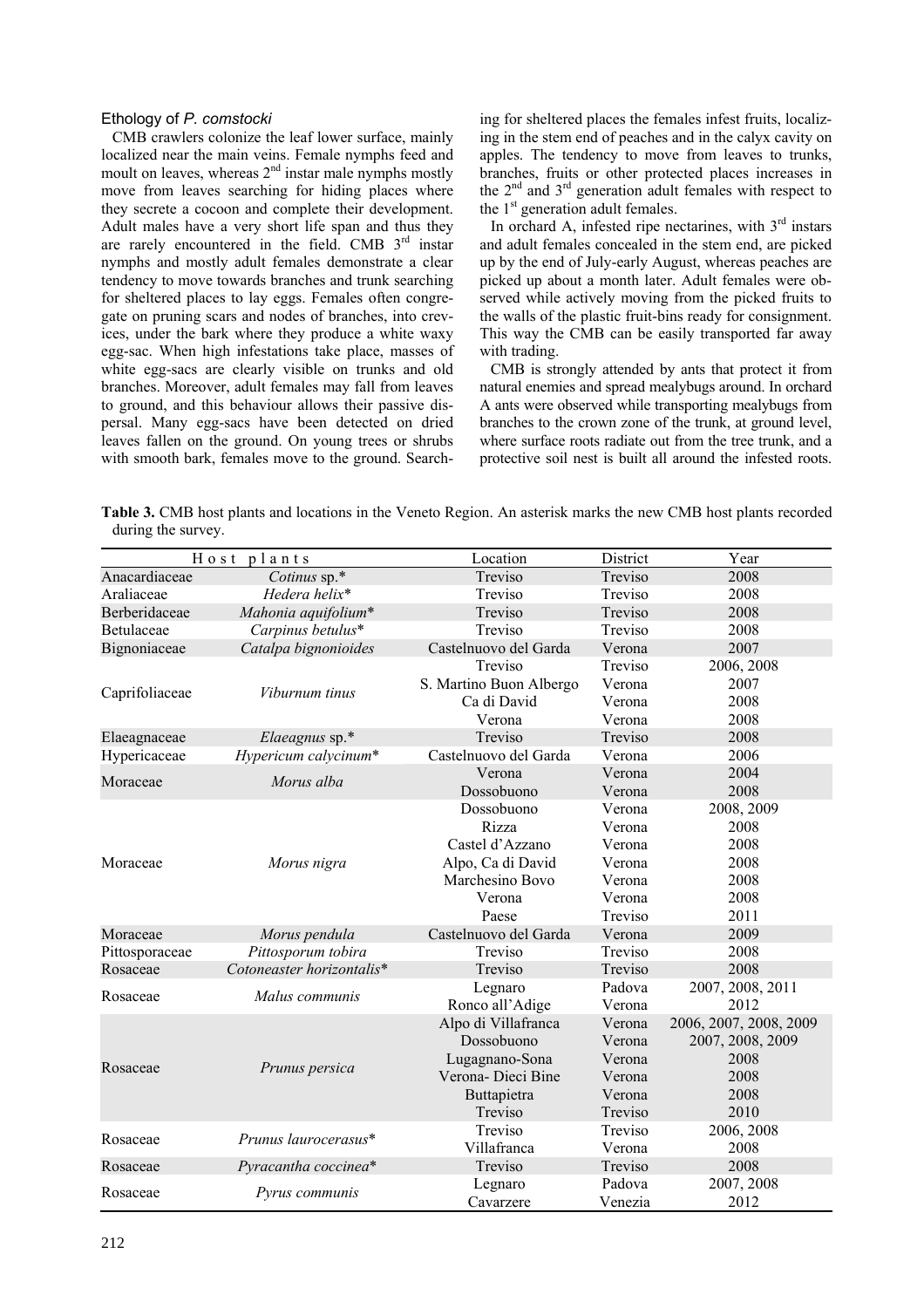

**Figure 2.** A: Distribution map of *P. comstocki* in northeastern Italy: black squares indicate infested sites; B: presence of CMB in the sampling grid area around the first recognized CMB focus (orchard A, black star): black squares mark the infested foci recognized during the survey.

Mealybugs feed on roots, females lay eggs and nymphs develop in a totally sheltered place, escaping from any visual observations and insecticide applications.

#### Host plants

In the Veneto countryside, CMB was mostly recorded off peach and mulberry trees, whereas in urban environments the mealybug infested several ornamentals. A list of CMB host plants and locations is provided in table 3. Among them *Cotinus* sp. (Anacardiaceae), *Hedera helix* (Araliaceae), *Mahonia aquifolium* (Berberidaceae), *Carpinus betulus* (Betulaceae), *Elaeagnus* sp. (Elaeagnaceae), *Hypericum calycinum* (Hypericaceae), *Cotoneaster horizontalis*, *Prunus laurocerasus*, *Pyracantha coccinea* (Rosaceae) proved to be new host plants of *P. comstocki*.

# Distribution pattern of CMB in the study area

The presence of CMB in the area surrounding the orchard A was remarkable. Infested mulberry and peach trees or infested ornamentals were recorded in 16 plots out of 30, over an area of about  $100 \text{ km}^2$ , placed around the first detected focus (figure 2). Outside the sampling grid, CMB was detected in several locations in the districts of Verona and Treviso, mostly on ornamentals, in 2010 it was recorded for the first time in a peach orchard in the Treviso district, whereas in 2012 heavy infested organic apple and pear orchards were detected in Verona and Venice districts.

# Distribution pattern of CMB in orchard A

Distribution pattern of CMB in orchard A showed a clear aggregation within the orchard  $(I_a = 3.23; P =$ 0.0008). Spatial pattern was characterized by significant clustering into patches ( $\overline{v_i}$  = 2.83; *P* < 0.0001) as well as gaps ( $\overline{v}_i = -3.28$ ;  $P < 0.0001$ ). Map of local aggregation indices evidenced a presence of a patch in the centre of the orchard, while gaps were along the borders except the south-western corner (figure 3).

# Damage

Nymphs and young adult females excrete a huge amount of honeydew that drops on leaves and fruits below on which usually a dense sooty mould develops. Ornamentals assume an unsightly appearance: the foliage turns to dirty blackish; early leaf fall was observed on highly infested *Morus*, *P. laurocerasus* and *Viburnum* plants. On mulberry, colonies of mealybugs cause gall formation on young twigs. On apple trees the  $1<sup>st</sup>$ generation nymphs can infest the flower buds. As a consequence the flowers wither and the young fruits result misshapen and stop their growth. Nymphs and adult females often invade the calyx and fruit-stem cavities of peach, apple and pear fruits. This may considerable depreciate fruits, especially when associated with sooty mould development on excreted honeydew.

#### **Discussion**

In northeastern Italy CMB develops three generations per year and overwinters in the egg stage (figure 1). Egg-sacs are produced in protected places, under bark or in bark crevices, on trunk and large branches, on dried leaves fallen on the ground. Both in 2007 and 2008 egg hatching occurred in April, even if at different dates, depending on climatic conditions and phenology of the host plant. The unusual high temperatures recorded in spring 2007 were associated to an early egg hatching (20 days) with respect to 2008. April 2007 was sunny, with only one rainy day whereas April 2008 was unusually overcast and rainy, with 13 rainy days. However, starting from the  $2<sup>nd</sup>$  generation onwards, the phenology in 2008 was quite similar to that observed in 2007. The adult females of the three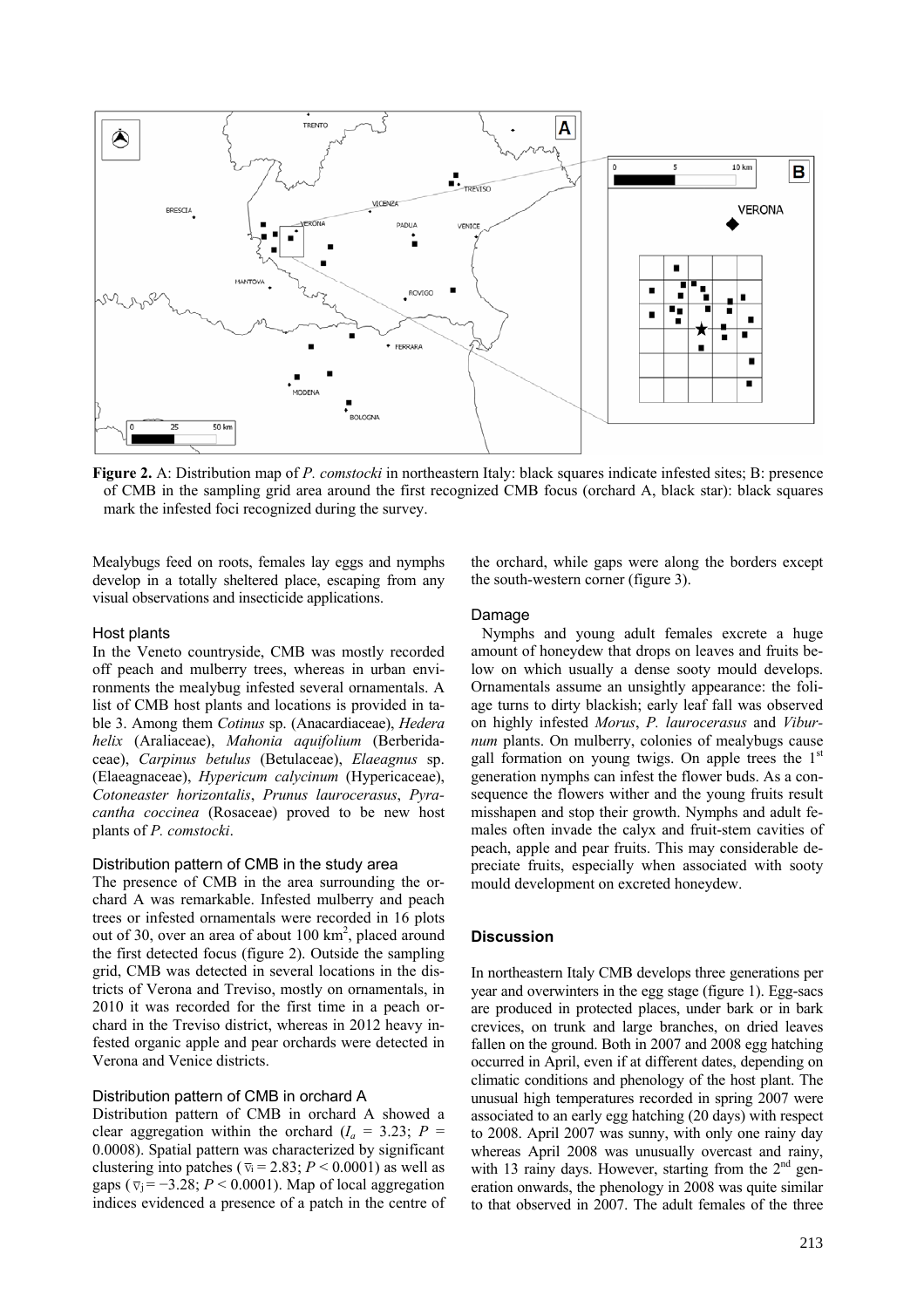

**Figure3.** Map of local aggregation of *P. comstocki* observed inside the peach orchard A in 2008. Within the orchard black areas are patches, with interpolated cluster index,  $v_i > 1.5$ , white areas are gaps with interpolated cluster index  $v_i < -1.5$ . Values on axis indicate coordinates in meters.

generations occurred mainly in June-early July  $(1<sup>st</sup>$  generation); from late July to half September  $(2<sup>nd</sup>)$  generation); from late September until November  $(3<sup>rd</sup>$  generation), with rare females still alive in December. The phenology of CMB in the Veneto Region is very similar to the one reported in Virginia, USA (Hough, 1925). During May of both seasons CMB population consisted mostly of  $1<sup>st</sup>$  and  $2<sup>nd</sup>$  instars settled on the leaf undersurface. Chemical control should be performed in this period as the most susceptible stages are exposed to pesticides.

In orchard A, CMB appeared to be aggregated in the central area whereas borders were much less or not infested. This distribution could be affected by the occurrence of antagonists, mainly parasitoids, in the crop borders. The occurrence of CMB encyrtids in the monitored area (Guerrieri and Pellizzari, 2009) could be involved in the distribution pattern of the pest. In the centre of the orchard repeated treatments with deltamethrin carried out in the previous years could have negatively affected parasitoid and predator populations.

CMB is widely distributed in the Veneto Region, in fruit orchards and on ornamentals. The recent findings in organic orchards and in the neighbouring EmiliaRomagna Region (Masi *et al*., 2010; Reggiani *et al*., 2011) indicate that this species is expanding its distribution in Italy. The results of monitoring highlight that mulberry trees host quite often CMB populations. Mulberry trees are historically widely distributed in the Venetian countryside; they often form rows along fields, or grow as shadow trees near farmhouses. These infested trees act as permanent sources of CMB from where the mealybugs can spread to the contiguous cultivated areas, mainly fruit orchards. CMB nymphs and adult females demonstrate to be highly mobile, moreover they conceal themselves in the fruit calyx and stem end. The movements of fruit bins from an orchard to another at the picking time and the fruit trade point out on the possible further spreading of this pest.

In the meantime mulberries could act as parasitoid reservoir. The presence of native and alien parasitoids such as *A. maculipennis*, *Anagyrus* sp. near *pseudococci* and, above all, *C. purpurea*, in the Verona district (Guerrieri and Pellizzari, 2009), is a promising perspective of sustainable control of the pest. *C. purpurea* is a well-known parasitoid of CMB in Japan and was introduced for biological control against CMB in California (Murakami *et al*., 1967; Bartlett and Clancy, 1972; Meyerdirk and Newell, 1979a) as well as against *Pseudococcus cryptus* Hempel in Israel (Blumberg *et al*., 1999). Very recently, *C. purpurea* was also recorded from infested mulberry trees in France (Fleisch *et al*., 2011). Since no parasitoid releases were made in Europe, we can assume that *C. purpurea* was introduced along with its host. This possibility was also suggested by Clancy (1944) who observed that in Virginia *C. purpurea* occurred wherever the CMB was found. It is also worth mentioning the predaceous activity of *Harmonia axyridis* (Pallas), an Asiatic invasive coccinellid recently established in northern Italy (Burgio *et al.*, 2008) and recorded in CMB infested pear orchards (Masi *et al.*, 2010).

### **Acknowledgements**

This research was funded by Regione Veneto – Unità Periferica per i Servizi Fitosanitari, viale dell'Agricoltura 1/A, 37060 Buttapietra (Verona), Italy.

We thank three anonymous reviewers whose comments and suggestions contributed to improve this paper.

#### **References**

- AGNELLO A. M., SPRANGLER S. M., REISSIG W. H., LAWSON D. S., WEIRES R. W., 1992.- Seasonal development and management strategies for Comstock mealybug (Homoptera: Pseudococcidae) in New York pear orchards.- *Journal of Economic Entomology*, 85: 212-225.
- BARTLETT B. R., CLANCY D. W., 1972.- The Comstock mealybug in California and observations on some of its natural enemies.- *Journal of Economic Entomology*, 65: 1329-1332.
- BEN-DOV Y., MILLER D. R., GIBSON G. A. P., 2011.- ScaleNet: a database of the scale insects of the world. [online] URL: http://www.sel.barc.usda.gov/scalenet/scalenet.htm (Accessed January 24, 2012).